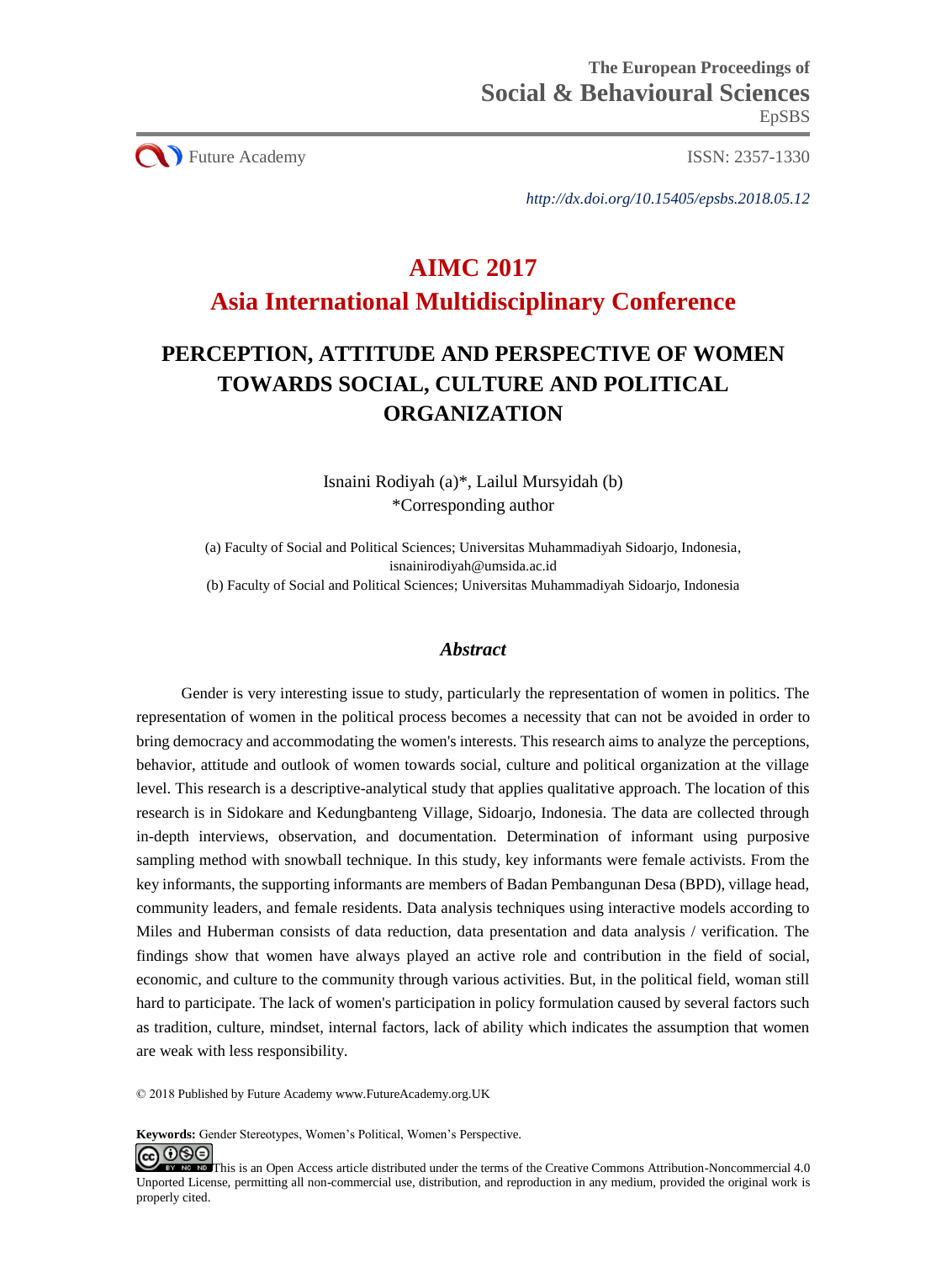## **1. Introduction**

The proportion of women more than men shows the greater proportion of women's interest in public policy-making processes. The representation of women in the political process becomes an unavoidable necessity in order to realize the democratization and accommodating of various interests of women themselves. However, the existence of roles / functions of men and women as citizens to get equal opportunity in political participation emerge a question, in fact, Women only occupy their domestic territory which far from political life. Women are seen only able and have to take care of internal family problems, while men hold external family affairs.

The phenomenon describes the existence of women in politics more discriminated and marginalized, while public policy is a process that expresses and accommodates various interests. Representation, participation and information become an important part of policy making. Given the condition of women who have not been in the proper place in the area of policy makers, especially at the village level. There is Law Number 8 Year 2012 on General Elections which requires 30% of women's representation in the legislature, or in the sense that women have the right to engage in public policy formulation (Internasional, Rekonstruksi, & Pembangunan, 1966).

Furthermore, Gender is different from sex. Gender, as a term, distinguishes gender-specific roles attributed to men and women in society. The problem is the division of roles in everyday life is not built based on biological criteria (sex), but by setting the structural conditions, culture and norms. Because the role of gender and hierarchy is based on the construction of culture and depends on the situation of the social structure, when the social structure is different it will be different in the role and hierarchy of its role. In the sociobiologist's view, men in primitive societies predominate women, even the existing high culture institutionalizes such dominance. Thus, genetics is the cause of the regularity of applying the male pattern of excellence and female submissiveness. Male genetic dominance became the basis and reference of sexual roles from the past to the present (Ilich, 1982).

Noor cited from (Supardjaja, 2006) also said that gender issues are a structural phenomenon, because:

1. Behavior tends to be patterned

2. Women are considered as elements of a system that has a function role and a specific focus, namely in the domestic sector.

3. Relating to the phenomenon of gender stratification based on the structure of triangulation (household structure, economy, and social).

In relation to the effort to understand women's political life as a whole, it is necessary to pay attention to the broader model of explanation than just stereotyped explanation (stereotype), an explanation that only sees women as passive individuals as theoretical theorists of macro sociology. Gender, in such studies, becomes 'the subject of analysis', which 'can be changed', and simultaneously as 'part of the process of change'. Therefore, this research should be done using a model of micro-analysis with phenomenological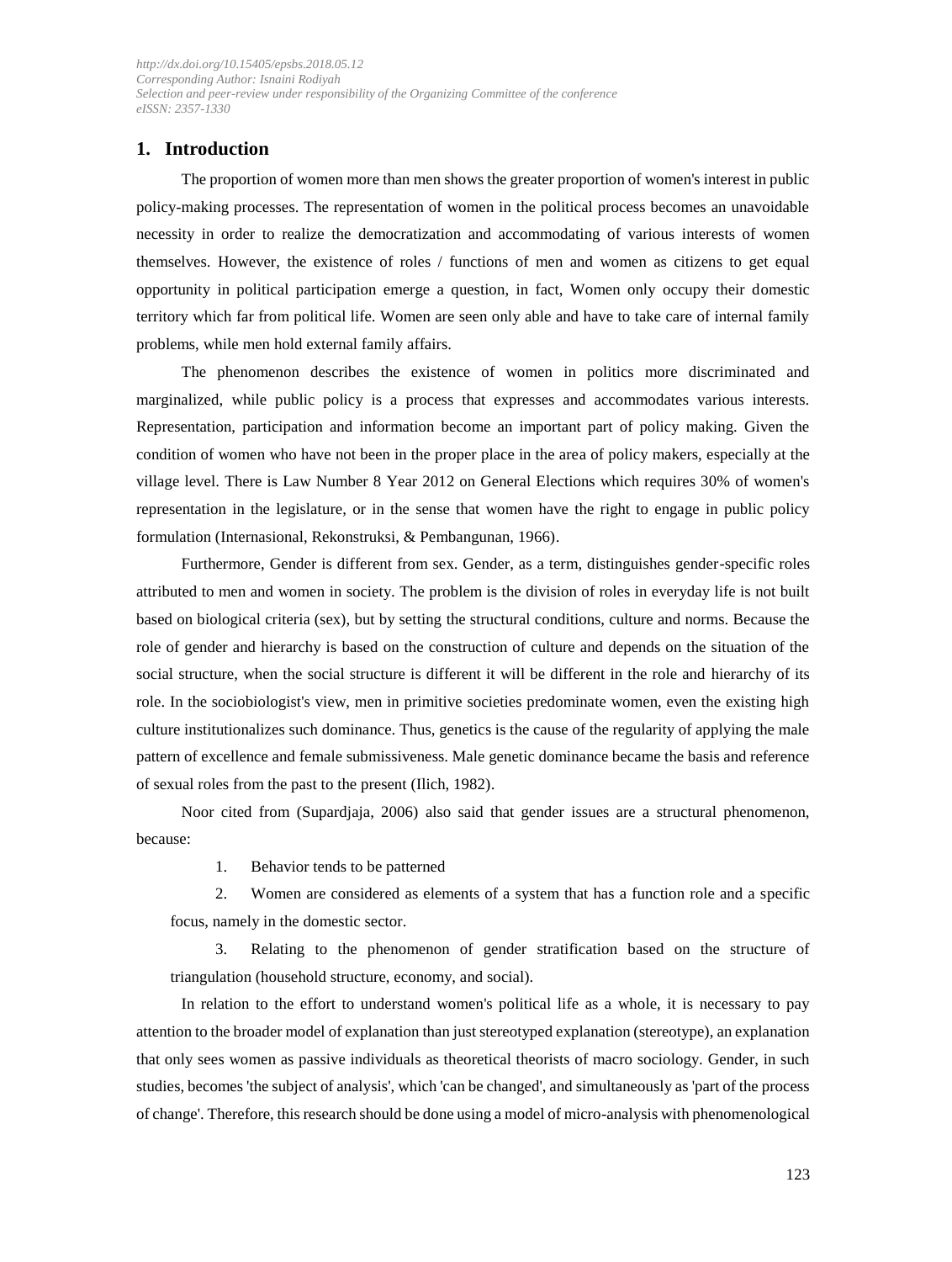perspective with the basic principles of gender perspective methodology. Especially if the research is to be followed up with policy interventions or activities continued to women.

Moreover, women and politics are two very distant things, especially in a developing country like Indonesia that is still attached to patriarchal culture (Sutinah, 2006). This can be seen from the existence of women in the position of leaders and decision makers. Public recognition of men as root in politics. This recognition occurs because men as heads of families, so that their wives and children also represent their political aspirations through their father or husband. Naomi argues that gender equality demands women as agents of change, a potential agent for change with many human resources (Sutinah, 2006). The phenomenon of women's role in the public sphere (including politics), especially in the position of leaders (decision makers) in some countries that women in the public sphere showed better performance and career achievement than men who viewed from personal characteristics possessed by gender (Sutinah, 2006).

### **2. Problem Statement**

Women's participation in public policy making process is important to be observed because women have the potential to participate in developing nations intelligence through activities in the institutions it participates. At the village level there are several institutions and organizations that involve the role of women such as *Pembinaan Kesejahteraan Keluarga (PKK), Aisyiyah, Fatayat NU*. However, the current condition and existence of women does not yet have the power to enter the *Badan Pembangunan Desa (BPD)*, which is the institution authorized in the formulation of public policy at the village level. This is because internal conditions (women's perceptions) in addition to external conditions (male and community perceptions) still place women for not having the opportunity to involve in public policy-making processes at the village level.

## **3. Research Questions**

What are the perceptions and attitude of women towards social, culture and political organization at the village level.

#### **4. Purpose of the Study**

This research aims to analyze the perceptions, behavior, attitude and perspective of women towards social, culture and political organization at the village level.

#### **5. Research Methods**

This research is a descriptive-analytical study that applies qualitative approach. The location of this research is in Sidokare and Kedungbanteng Village, Sidoarjo, Indonesia. The data are collected through in-depth interviews, observation, and documentation. Determination of informant using purposive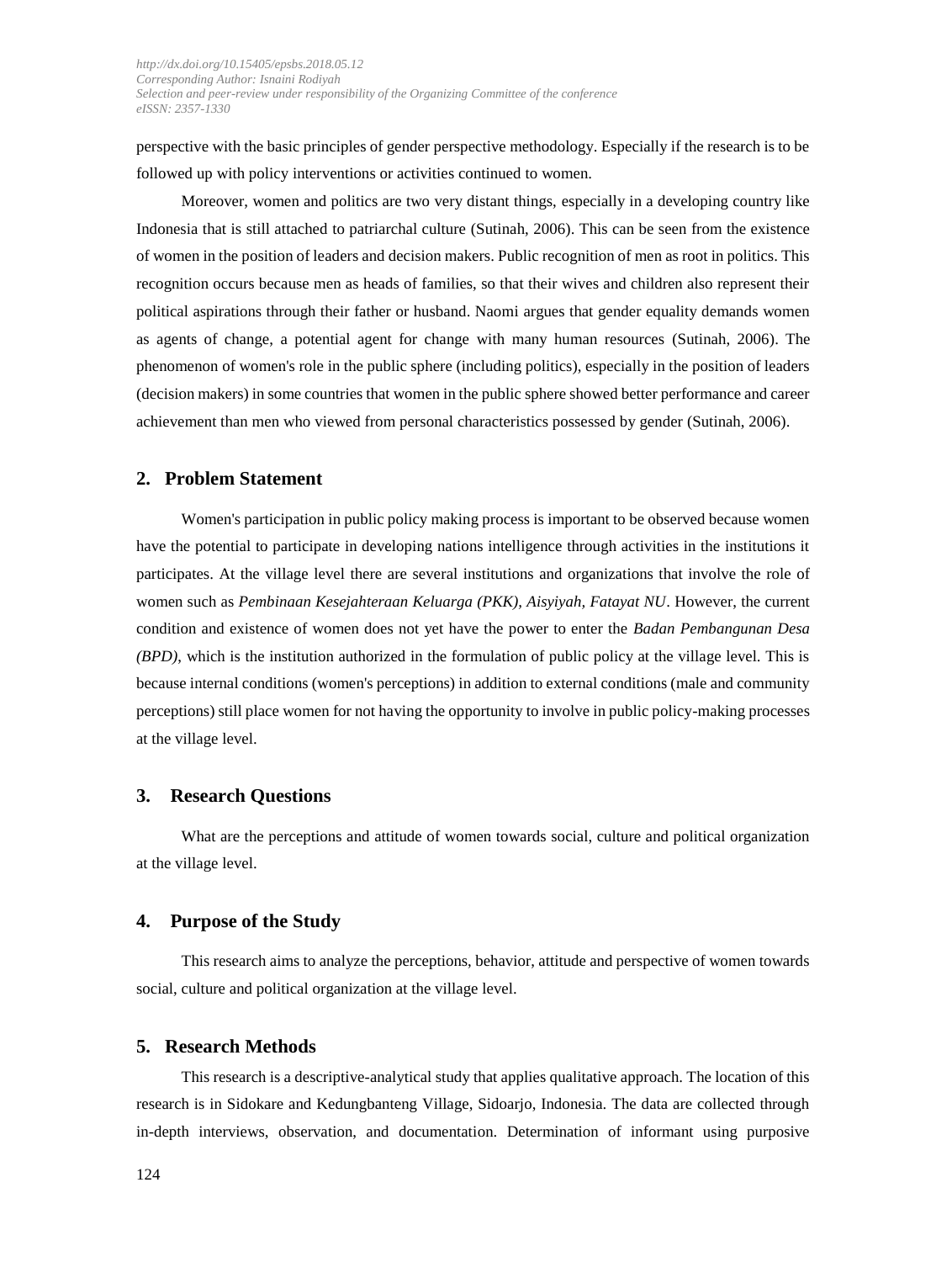sampling method with snowball technique. In this study, key informants were female activists. From the key informants, the supporting informants are members of Badan Pembangunan Desa (BPD), village heads, community leaders, and female residents. Data collection techniques were conducted through interviews, observation and documentation. Data analysis techniques were interactive models according to (Matthew and Huberman, 1994). The data analysis consists of data reduction, data presentation and data analysis / verification.

#### **6. Results and Findings**

The existence of women's organizations both directly and indirectly play a role in society. Women's organizations as a forum for women to contribute in society. The contribution of women's organizations can be seen from the various activities undertaken. Activities undertaken by women's organizations are determined by women's perspective on the organizations in which they are involved. Women's organizations at the village level synergize with each other and work together, especially in social activities. In addition to social activities, women's organizations are also active in economic activities and influential in the cultural field.

Demographically, the number of women is more than men. But the role of women in the community is still very low, especially in the political field. Various women's organizations in the community which is actually media that can serve as a container to show the existence of women in society is limited to social and cultural activities only. Women's organizations at the village level include *PKK, Aisyiyah and Fatayat NU*. At the village level, women argue that the organization is only a place for *silaturrahmi* (gathered) so that the activities of women's organizations are more towards social, cultural and economic fields. Activities undertaken by women's organizations tend to lead to activities related to health and welfare improvement.

In implementing its activities program, women's organizations work together with villages and villages. There is a synergy between women's organizations with villages and sub-districts. Women's organizations also contribute to the village as well as the kelurahan. Unfortunately the program of activities undertaken by women's organizations has not touched the political field, only on the social, cultural and economic fields. Activity programs undertaken by women's organizations in the social, cultural and economic sectors because essentially women's organizations are formed to accommodate the political only so that women in women's organizations have a way of viewing that the organization is limited to that field only.

Actually women activists want to be involved in the political field, especially at the village level, although only oversee the implementation of development in the village. For example, women want to be included in *Musrenbangdes* (discussion forum for village development plan) and oversee the process of village development. Women began to understand that organizations, especially women's organizations, are a means to express an opinion and representatives of society, especially for women. In fact, the village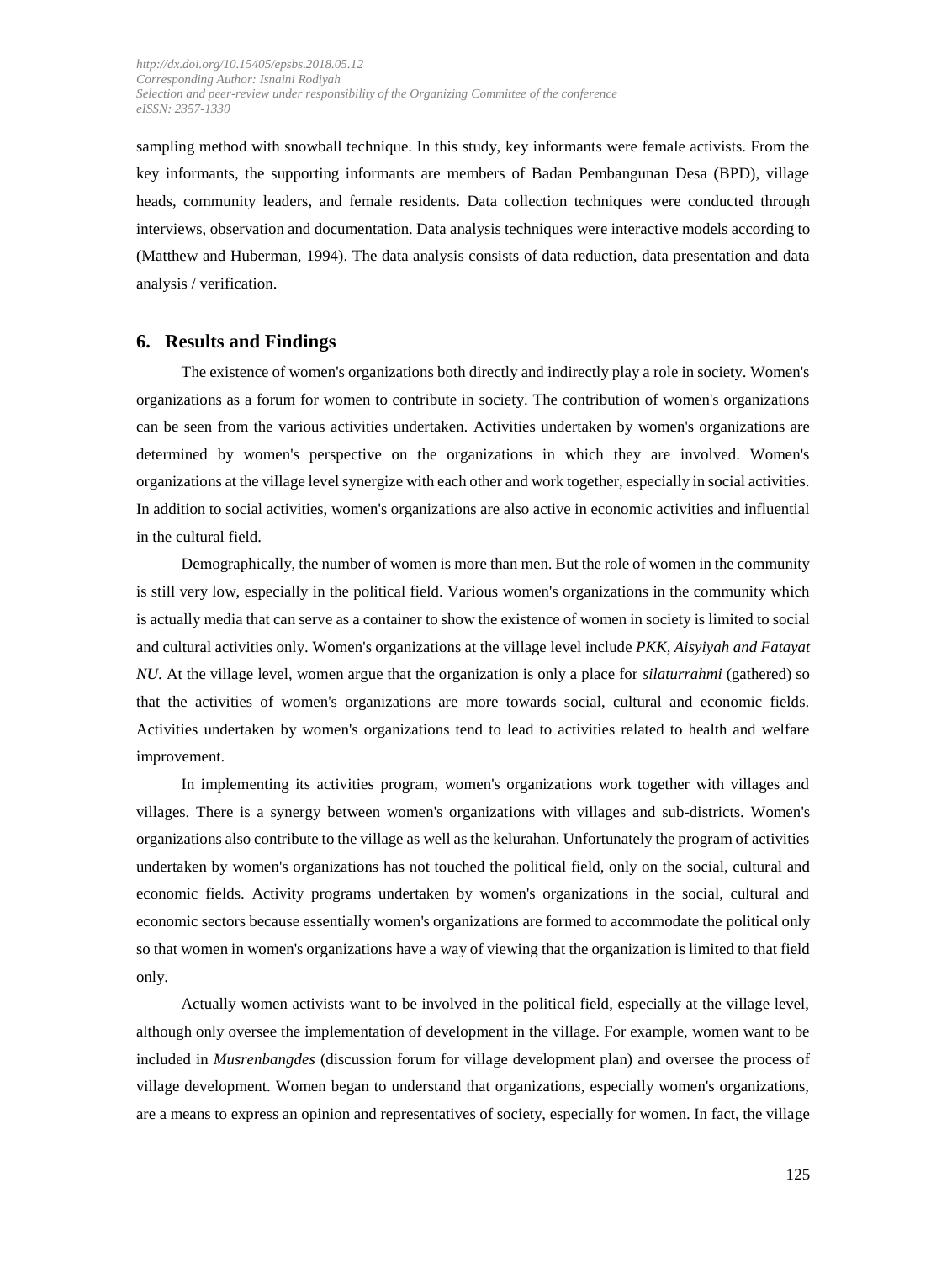officials are objected and not transparent in the development budgeting. In the programming, women activists (women's organization) are involved, but in decision-making, women's organizations are abandoned and surrounded by various reasons. Women are only involved in the voting part of the election, not involved in strategic positions as decision makers. The village women perceive themselves as marginalized in the policy-making process at the village level (Rodiyah, 2013). Furthermore they have the opinion that their involvement in the political process is still at the stage of "support" in a manner, not in direct behavioral support / involvement.

In the social, cultural and economic activities of women always play an active role and contribute to the community through various activities. However, in the political field women are still difficult to participate. The interests of women's organizations are often unaccommodated, only able to provide aspiration without follow-up. Women's lower education level than men has implications for the low knowledge of information, technology and communication so that women are difficult to get into the political sphere. It can be seen in the Table 01.

| Village       | Member |        |
|---------------|--------|--------|
|               | Male   | Female |
| Sidokare      | Q      |        |
| Kedungbanteng | h      |        |

**Table 01**. Male and Female Membership Comparison on *Badan Pembangunan Desa (BPD)*

Source: Primary data

Based on the data it can be seen that the proportion of female and male members of the village representative office is not more than 20%, it means that women have not represented a 30% percentage in political engagement in accordance with Law Number 8 Year 2012 on General Election. Imagery of women as weak creatures, not independent, less internalized responsibilities in their mindset becomes an obstacle for women in the process of self-actualization. As a result, the mindset of women becomes very familiar with resignation so intentionally or not often exploited by male superiority. This becomes more complex because the activities of women in various organizational activities are still limited to solving social, cultural and economic problems only.

The results of this study compared with some previous research results can be concluded that the involvement of women more leverage in social, economic and cultural activities, but in political activities, women's participation has not been maximized and tend to be marginalized. This is because the political involvement of women is still in the form of attitude rather than behavior. Women's political involvement is only due to the imperative of democratic system which must be done in general election.